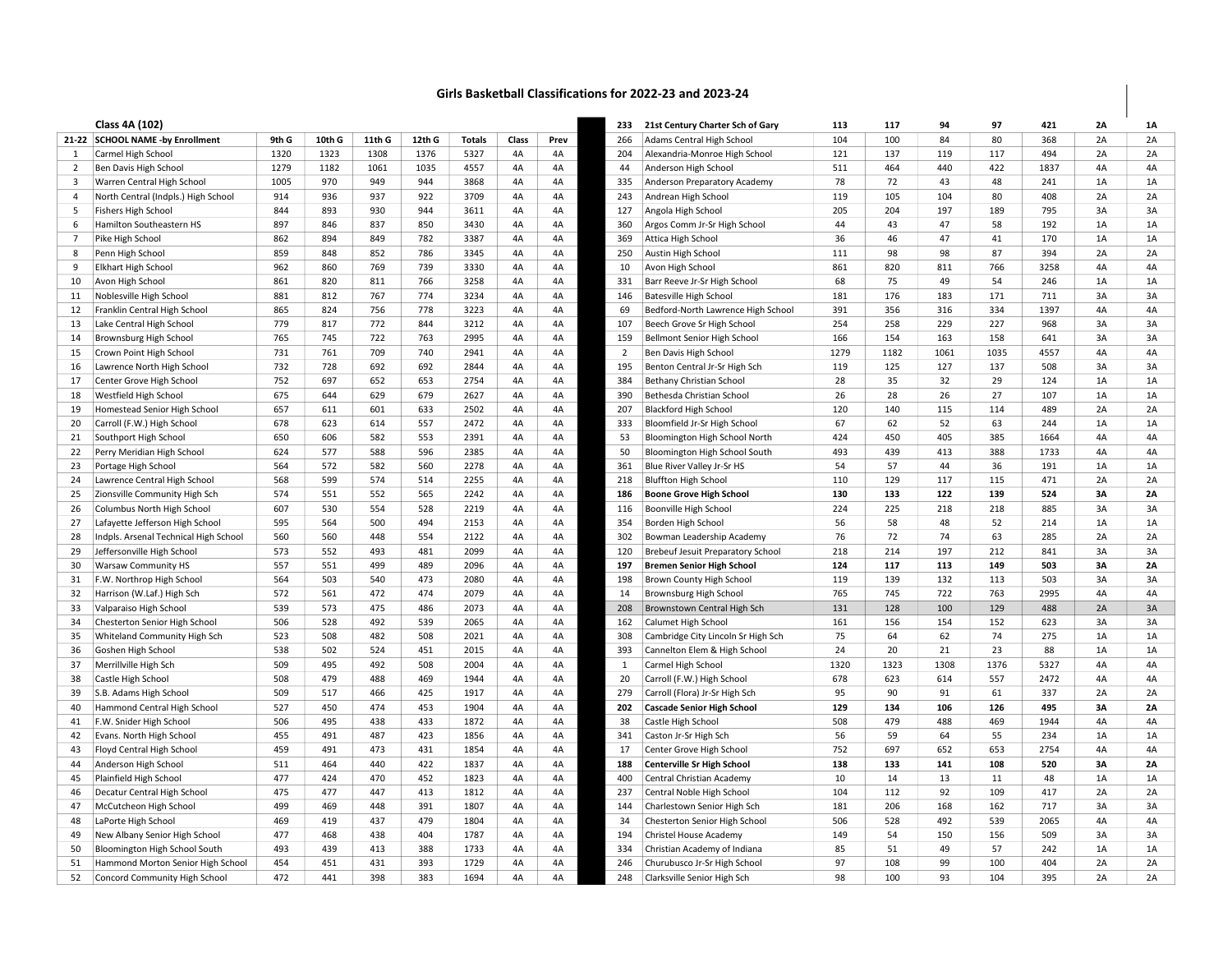|     | Class 4A (102)                     |       |        |        |        |               |       |          | 233 | 21st Century Charter Sch of Gary    | 113 | 117 | 94         | 97  | 421  | 2A       | <b>1A</b> |
|-----|------------------------------------|-------|--------|--------|--------|---------------|-------|----------|-----|-------------------------------------|-----|-----|------------|-----|------|----------|-----------|
| 53  | Bloomington High School North      | 424   | 450    | 405    | 385    | 1664          | 4A    | 4A       | 324 | Clay City Jr-Sr High School         | 74  | 61  | 59         | 61  | 255  | 1A       | 1A        |
| 54  | Terre Haute South Vigo High Sch    | 476   | 429    | 397    | 349    | 1651          | 4A    | 4A       | 326 | Clinton Central Junior-Senior HS    | 62  | 74  | 56         | 60  | 252  | $1A$     | 1A        |
| 55  | Seymour Senior High School         | 487   | 388    | 372    | 358    | 1605          | 4A    | 4A       | 274 | Clinton Prairie Jr-Sr HS            | 86  | 94  | 85         | 88  | 353  | 2A       | 2A        |
| 56  | Mishawaka High School              | 410   | 403    | 410    | 380    | 1603          | 4A    | 4A       | 292 | Cloverdale High School              | 77  | 77  | 78         | 81  | 313  | 2A       | 2A        |
| 57  | Munster High School                | 373   | 429    | 369    | 409    | 1580          | 4A    | 4A       | 88  | Columbia City High School           | 320 | 267 | 261        | 279 | 1127 | 4A       | 4A        |
| 58  | Terre Haute North Vigo High Sch    | 414   | 409    | 403    | 349    | 1575          | 4A    | 4A       | 61  | Columbus East High School           | 348 | 423 | 407        | 356 | 1534 | 4A       | 4A        |
| 59  | Franklin Community High Sch        | 389   | 399    | 356    | 427    | 1571          | 4A    | 4A       | 26  | Columbus North High School          | 607 | 530 | 554        | 528 | 2219 | 4A       | 4A        |
| 60  | Michigan City High Sch             | 421   | 387    | 383    | 347    | 1538          | 4A    | 4A       | 52  | Concord Community High School       | 472 | 441 | 398        | 383 | 1694 | 4A       | 4A        |
| 61  | Columbus East High School          | 348   | 423    | 407    | 356    | 1534          | 4A    | 4A       | 105 | Connersville Sr High School         | 232 | 266 | 263        | 220 | 981  | 3A       | 3A        |
| 62  | F.W. North Side High School        | 363   | 412    | 394    | 344    | 1513          | 4A    | 4A       | 140 | Corydon Central High School         | 196 | 173 | 192        | 169 | 730  | 3A       | 3A        |
| 63  | Kokomo High School                 | 386   | 385    | 359    | 380    | 1510          | 4A    | 4A       | 392 | Covenant Christian (DeMotte) HS     | 15  | 25  | 21         | 29  | 90   | 1A       | 1A        |
| 64  | Greenfield-Central High Sch        | 373   | 387    | 377    | 337    | 1474          | 4A    | 4A       | 275 | Covenant Christian (Indpls.) HS     | 90  | 77  | 102        | 83  | 352  | 2A       | 2A        |
| 65  | Huntington North High School       | 391   | 368    | 377    | 306    | 1442          | 4A    | 4A       | 297 | <b>Covington Community High Sch</b> | 75  | 66  | 74         | 79  | 294  | 2A       | <b>1A</b> |
| 66  | Muncie Central High School         | 378   | 374    | 361    | 324    | 1437          | 4A    | 4A       | 329 | Cowan High School                   | 56  | 71  | 63         | 58  | 248  | $1A$     | 1A        |
| 67  | Northridge High School             | 374   | 340    | 362    | 334    | 1410          | 4A    | 4A       | 238 | Crawford County Jr-Sr HS            | 106 | 112 | 100        | 97  | 415  | 2A       | 2A        |
| 68  | Pendleton Heights High School      | 371   | 360    | 329    | 349    | 1409          | 4A    | 4A       | 149 | Crawfordsville Sr High School       | 186 | 170 | 163        | 177 | 696  | 3A       | 3A        |
| 69  | Bedford-North Lawrence High School | 391   | 356    | 316    | 334    | 1397          | 4A    | 4A       | 380 | Crothersville Jr-Sr High School     | 34  | 40  | 34         | 23  | 131  | 1A       | 1A        |
| 70  | Mooresville High School            | 385   | 338    | 337    | 331    | 1391          | 4A    | 4A       | 15  | Crown Point High School             | 731 | 761 | 709        | 740 | 2941 | 4A       | 4A        |
| 71  | F.W. South Side High School        | 348   | 360    | 383    | 294    | 1385          | 4A    | 4A       | 122 | <b>Culver Academies</b>             | 171 | 210 | 233        | 218 | 832  | 3A       | 3A        |
| 72  | F.W. Wayne High School             | 391   | 344    | 330    | 314    | 1379          | 4A    | 4A       | 325 | Culver Community High Sch           | 64  | 62  | 70         | 59  | 255  | 1A       | 1A        |
| 73  | Mt. Vernon (Fortville) High School | 360   | 375    | 311    | 329    | 1375          | 4A    | 4A       | 304 | Daleville Jr/Sr High School         | 78  | 68  | 75         | 60  | 281  | $1A$     | 1A        |
| 74  | Evans. F. J. Reitz High Sch        | 362   | 360    | 300    | 325    | 1347          | 4A    | 4A       | 132 | Danville Community High Sch         | 205 | 190 | 179        | 192 | 766  | 3A       | 3A        |
| 75  | Richmond High School               | 356   | 367    | 291    | 313    | 1327          | 4A    | 4A       | 46  | Decatur Central High School         | 475 | 477 | 447        | 413 | 1812 | 4A       | 4A        |
| 76  | Martinsville High School           | 343   | 290    | 320    | 333    | 1286          | 4A    | 4A       | 90  | DeKalb High School                  | 287 | 253 | 292        | 251 | 1083 | 4A       | 4A        |
| 77  | Evans. Harrison High Sch           | 361   | 326    | 316    | 277    | 1280          | 4A    | 4A       | 235 | Delphi Community High School        | 102 | 106 | 107        | 103 | 418  | 2A       | 2A        |
| 78  | East Central High School           | 303   | 321    | 344    | 301    | 1269          | 4A    | 4A       | 129 | Delta High School                   | 218 | 193 | 184        | 188 | 783  | 3A       | 3A        |
| 79  | <b>Hobart High School</b>          | 312   | 325    | 295    | 332    | 1264          | 4A    | 4A       | 359 | <b>Dugger Union</b>                 | 45  | 56  | 48         | 44  | 193  | 1A       | 1A        |
| 80  | Logansport Comm High Sch           | 327   | 319    | 319    | 287    | 1252          | 4A    | 4A       | 78  | East Central High School            | 303 | 321 | 344        | 301 | 1269 | 4A       | 4A        |
| 81  | Gary West Side Leadership Acad.    | 338   | 306    | 286    | 300    | 1230          | 4A    | 4A       | 89  | East Chicago Central High Sch       | 317 | 288 | 249        | 255 | 1109 | 4A       | 4A        |
| 82  | Greenwood Community High Sch       | 312   | 299    | 289    | 293    | 1193          | 4A    | 4A       | 98  | East Noble High School              | 288 | 240 | 260        | 257 | 1045 | 4A       | 4A        |
| 83  | Evans. Central High School         | 329   | 299    | 274    | 280    | 1182          | 4A    | 4A       | 206 | Eastbrook High School               | 138 | 120 | 112        | 119 | 489  | 2A       | 2A        |
| 84  | Jennings County High School        | 339   | 303    | 290    | 249    | 1181          | 4A    | 4A       | 220 | Eastern (Greentown) Jr & Sr HS      | 135 | 108 | 106        | 107 | 456  | 2A       | 3A        |
| 85  | New Palestine High School          | 304   | 290    | 291    | 282    | 1167          | 4A    | 4A       | 234 | Eastern (Pekin) High Sch            | 128 | 100 | 97         | 94  | 419  | 2A       | 2A        |
| 86  | Indpls. Crispus Attucks HS         | 336   | 293    | 280    | 234    | 1143          | 4A    | 4A       | 287 | Eastern Greene High School          | 96  | 83  | 72         | 70  | 321  | 2A       | 2A        |
| 87  | Shelbyville Sr High Sch            | 315   | 289    | 285    | 244    | 1133          | 4A    | 4A       | 262 | Eastern Hancock High Sch            | 83  | 100 | 97         | 99  | 379  | 2A       | 2A        |
| 88  | Columbia City High School          | 320   | 267    | 261    | 279    | 1127          | 4A    | 4A       | 254 | Eastside Junior-Senior High Sch     | 106 | 92  | 102        | 89  | 389  | 2A       | 2A        |
| 89  | East Chicago Central High Sch      | 317   | 288    | 249    | 255    | 1109          | 4A    | 4A       | 125 | Edgewood High School                | 212 | 198 | 194        | 198 | 802  | 3A       | 3A        |
| 90  | DeKalb High School                 | 287   | 253    | 292    | 251    | 1083          | 4A    | 4A       | 346 | Edinburgh Community High Sch        | 59  | 67  | 52         | 50  | 228  | 1A       | 1A        |
| 91  | Roncalli High School               | 278   | 252    | 261    | 290    | 1081          | 4A    | 4A       | 375 | Elkhart Christian Academy           | 34  | 38  | 36         | 40  | 148  | 1A       | 1A        |
| 92  | Plymouth High School               | 270   | 302    | 246    | 262    | 1080          | 4A    | 4A       | 9   | <b>Elkhart High School</b>          | 962 | 860 | 769        | 739 | 3330 | 4A       | 4A        |
| 93  | Indpls. Cathedral HS               | 288   | 298    | 248    | 239    | 1073          | 4A    | 4A       | 241 | Elwood Community High School        | 95  | 94  | 114        | 107 | 410  | 2A       | 2A        |
| 94  | Lowell Senior High School          | 265   | 267    | 289    | 247    | 1068          | 4A    | 4A       | 385 | Eminence Jr-Sr High School          | 26  | 29  | 41         | 25  | 121  | 1A       | 1A        |
| 95  | New Haven High School              | 305   | 293    | 237    | 229    | 1064          | 4A    | 4A       | 117 | Evans. Bosse High School            | 231 | 226 | 206        | 216 | 879  | 3A       | 3A        |
| 96  | Kankakee Valley High School        | 291   | 256    | 261    | 254    | 1062          | 4A    | 3A       | 83  | Evans. Central High School          | 329 | 299 | 274        | 280 | 1182 | 4A       | 4A        |
| 97  | Marion High School                 | 297   | 248    | 232    | 270    | 1047          | 4A    | 4A       | 365 | Evans. Christian School             | 52  | 41  | 43         | 41  | 177  | $1A$     | 1A        |
| 98  | East Noble High School             | 288   | 240    | 260    | 257    | 1045          | 4A    | 4A       | 74  | Evans. F. J. Reitz High Sch         | 362 | 360 | 300        | 325 | 1347 | 4A       | 4A        |
| 99  | Jasper High School                 | 267   | 262    | 247    | 269    | 1045          | 4A    | 4A       | 77  | Evans. Harrison High Sch            | 361 | 326 | 316        | 277 | 1280 | 4A       | 4A        |
| 100 | S.B. Riley High School             | 277   | 312    | 225    | 216    | 1030          | 4A    | 4A       | 200 | Evans. Mater Dei HS                 | 124 | 130 | 120        | 122 | 496  | 3A       | 2A        |
|     | 112   Silver Creek High School     | 247   | 246    | 218    | 202    | 913           | 4A    | 3A       | 42  | Evans. North High School            | 455 | 491 | 487        | 423 | 1856 | 4A       | 4A        |
|     | 126 S.B. Washington High School    | 240   | 232    | 190    | 139    | 801           | 4A    | 3A       | 176 | Evans. Reitz Memorial HS            | 154 | 143 | 128        | 131 | 556  | 3A       | 3A        |
|     |                                    |       |        |        |        |               |       |          | 111 | F.W. Bishop Dwenger HS              | 209 | 255 | 252        | 212 | 928  | 3A       | 3A        |
|     | Class 3A (101)                     |       |        |        |        |               |       |          | 211 | F.W. Bishop Luers HS                | 132 | 126 | 119        | 104 | 481  | 2A       | 3A        |
|     | 21-22 SCHOOL NAME -by Enrollment   | 9th G | 10th G | 11th G | 12th G | <b>Totals</b> | Class | Prev     | 332 | F.W. Blackhawk Christian Jr-Sr HS   | 71  | 51  | 65         | 58  | 245  | 1A       | 1A        |
| 101 | Indpls. Shortridge HS              | 289   | 261    | 244    | 231    | 1025          | 3A    | 3A       | 328 | F.W. Canterbury School              | 61  | 66  | 59         | 65  | 251  | 1A       | 2A        |
|     | 102 Highland High School           | 255   | 266    | 251    | 249    | 1021          | 3A    | 4A<br>3A | 166 | F.W. Concordia Lutheran HS          | 163 | 140 | 149<br>394 | 158 | 610  | 3A<br>4A | 3A<br>4A  |
|     | 103 Lebanon Senior High School     | 273   | 232    | 272    | 224    | 1001          | 3A    |          | 62  | F.W. North Side High School         | 363 | 412 |            | 344 | 1513 |          |           |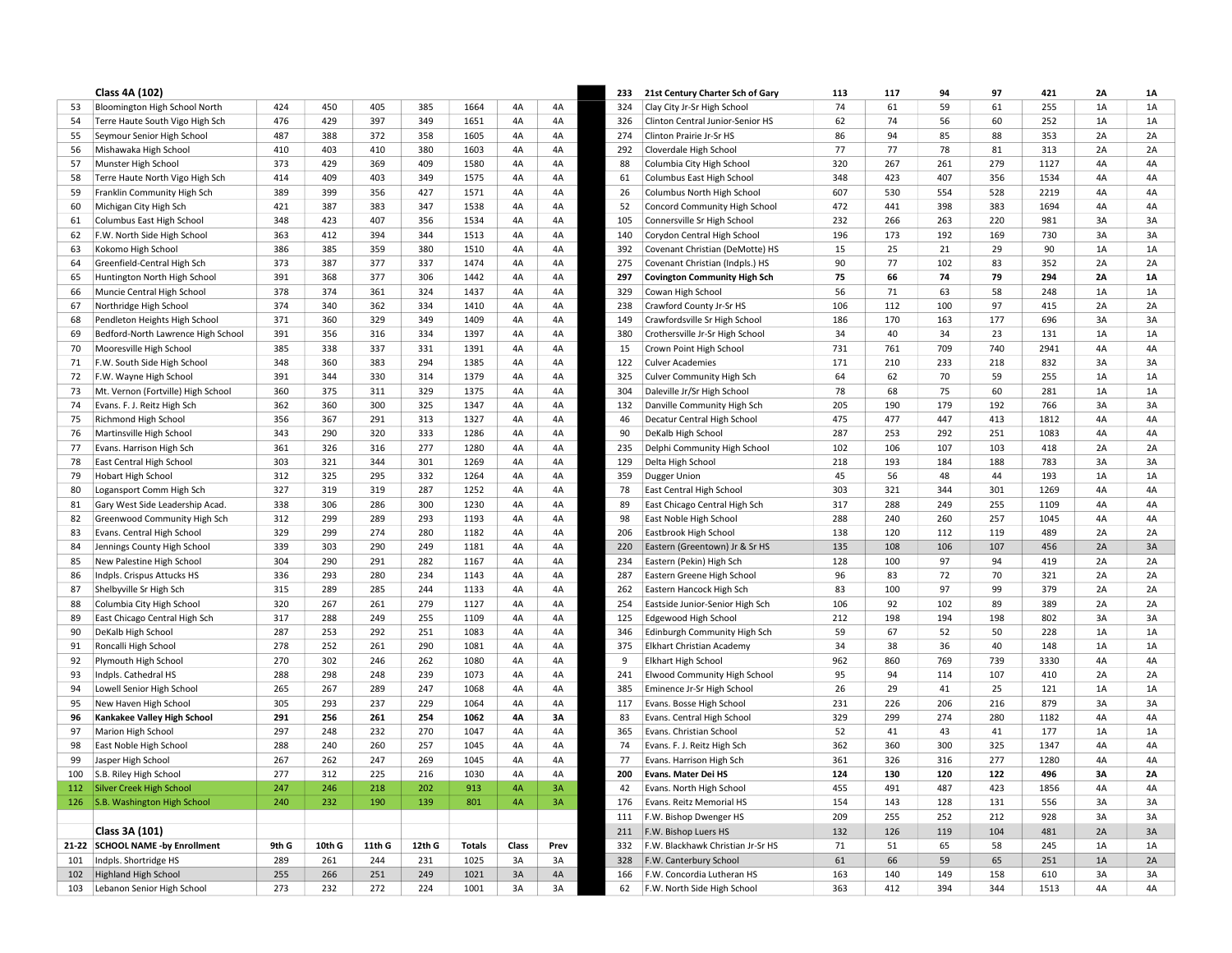|     | Class 4A (102)                           |     |     |     |     |     |    |    | 233 | 21st Century Charter Sch of Gary      | 113 | 117 | 94  | 97  | 421  | 2A | 1A        |
|-----|------------------------------------------|-----|-----|-----|-----|-----|----|----|-----|---------------------------------------|-----|-----|-----|-----|------|----|-----------|
| 104 | New Prairie High School                  | 248 | 247 | 251 | 239 | 985 | 3A | 3A | 31  | F.W. Northrop High School             | 564 | 503 | 540 | 473 | 2080 | 4A | 4A        |
| 105 | Connersville Sr High School              | 232 | 266 | 263 | 220 | 981 | 3A | 3A | 41  | F.W. Snider High School               | 506 | 495 | 438 | 433 | 1872 | 4A | 4A        |
| 106 | Herron High School                       | 283 | 256 | 220 | 217 | 976 | 3A | 3A | 71  | F.W. South Side High School           | 348 | 360 | 383 | 294 | 1385 | 4A | 4A        |
| 107 | Beech Grove Sr High School               | 254 | 258 | 229 | 227 | 968 | 3A | 3A | 72  | F.W. Wayne High School                | 391 | 344 | 330 | 314 | 1379 | 4A | 4A        |
| 108 | Leo Junior/Senior High School            | 236 | 237 | 251 | 244 | 968 | 3A | 3A | 181 | <b>Fairfield Jr-Sr High School</b>    | 150 | 141 | 135 | 117 | 543  | 3A | 2A        |
| 109 | Northview High School                    | 243 | 251 | 227 | 234 | 955 | 3A | 3A | 343 | Faith Christian School                | 60  | 73  | 46  | 53  | 232  | 1A | 1A        |
| 110 | Wawasee High School                      | 238 | 259 | 215 | 236 | 948 | 3A | 3A | 5   | <b>Fishers High School</b>            | 844 | 893 | 930 | 944 | 3611 | 4A | 4A        |
| 111 | F.W. Bishop Dwenger HS                   | 209 | 255 | 252 | 212 | 928 | 3A | 3A | 43  | Floyd Central High School             | 459 | 491 | 473 | 431 | 1854 | 4A | 4A        |
| 113 | Indpls. George Washington HS             | 297 | 241 | 180 | 192 | 910 | 3A | 3A | 260 | Forest Park Jr-Sr High Sch            | 107 | 73  | 98  | 107 | 385  | 2A | 2A        |
| 114 | Frankfort Senior High School             | 268 | 209 | 213 | 203 | 893 | 3A | 3A | 307 | Fountain Central High School          | 76  | 74  | 55  | 70  | 275  | 1A | 2A        |
| 115 | NorthWood High School                    | 231 | 246 | 213 | 198 | 888 | 3A | 3A | 114 | Frankfort Senior High School          | 268 | 209 | 213 | 203 | 893  | 3A | 3A        |
| 116 | Boonville High School                    | 224 | 225 | 218 | 218 | 885 | 3A | 3A | 12  | Franklin Central High School          | 865 | 824 | 756 | 778 | 3223 | 4A | 4A        |
| 117 | Evans. Bosse High School                 | 231 | 226 | 206 | 216 | 879 | 3A | 3A | 59  | Franklin Community High Sch           | 389 | 399 | 356 | 427 | 1571 | 4A | 4A        |
| 118 | Jay County High School                   | 203 | 219 | 209 | 248 | 879 | 3A | 3A | 134 | Franklin County High                  | 207 | 182 | 186 | 181 | 756  | 3A | 3A        |
| 119 | New Castle Chrysler High Sch             | 223 | 242 | 204 | 206 | 875 | 3A | 3A | 196 | Frankton Jr-Sr High Sch               | 130 | 141 | 107 | 129 | 507  | 3A | 2A        |
| 120 | <b>Brebeuf Jesuit Preparatory School</b> | 218 | 214 | 197 | 212 | 841 | 3A | 3A | 298 | <b>Fremont High School</b>            | 74  | 66  | 74  | 77  | 291  | 2A | 1A        |
| 121 | Western High School                      | 237 | 208 | 194 | 201 | 840 | 3A | 3A | 358 | Frontier Jr-Sr High School            | 47  | 48  | 49  | 52  | 196  | 1A | 1A        |
| 122 | <b>Culver Academies</b>                  | 171 | 210 | 233 | 218 | 832 | 3A | 3A | 169 | Garrett High School                   | 157 | 152 | 144 | 151 | 604  | 3A | 3A        |
| 123 | Mississinewa High School                 | 223 | 206 | 173 | 211 | 813 | 3A | 3A | 81  | Gary West Side Leadership Acad.       | 338 | 306 | 286 | 300 | 1230 | 4A | 4A        |
| 124 | S.B. Saint Joseph's HS                   | 205 | 195 | 205 | 201 | 806 | 3A | 3A | 147 | Gibson Southern High School           | 195 | 191 | 147 | 171 | 704  | 3A | 3A        |
| 125 | Edgewood High School                     | 212 | 198 | 194 | 198 | 802 | 3A | 3A | 160 | Glenn High School                     | 174 | 150 | 166 | 148 | 638  | 3A | 3A        |
| 127 | Angola High School                       | 205 | 204 | 197 | 189 | 795 | 3A | 3A | 36  | Goshen High School                    | 538 | 502 | 524 | 451 | 2015 | 4A | 4A        |
| 128 | Norwell High School                      | 176 | 215 | 213 | 186 | 790 | 3A | 3A | 215 | Greencastle Senior High Sch           | 128 | 134 | 105 | 108 | 475  | 2A | 3A        |
| 129 | Delta High School                        | 218 | 193 | 184 | 188 | 783 | 3A | 3A | 64  | Greenfield-Central High Sch           | 373 | 387 | 377 | 337 | 1474 | 4A | 4A        |
| 130 | S.B. Clay High School                    | 216 | 174 | 194 | 194 | 778 | 3A | 3A | 145 | Greensburg Community High Sch         | 184 | 180 | 166 | 186 | 716  | 3A | 3A        |
| 131 | Yorktown High School                     | 217 | 185 | 180 | 184 | 766 | 3A | 3A | 372 | Greenwood Christian Academy           | 48  | 52  | 43  | 23  | 166  | 1A | 1A        |
| 132 | Danville Community High Sch              | 205 | 190 | 179 | 192 | 766 | 3A | 3A | 82  | Greenwood Community High Sch          | 312 | 299 | 289 | 293 | 1193 | 4A | 4A        |
| 133 | Hanover Central High Sch                 | 211 | 178 | 204 | 170 | 763 | 3A | 3A | 164 | Griffith Senior High School           | 148 | 140 | 149 | 181 | 618  | 3A | 3A        |
| 134 | Franklin County High                     | 207 | 182 | 186 | 181 | 756 | 3A | 3A | 137 | Guerin Catholic HS                    | 196 | 190 | 173 | 181 | 740  | 3A | 3A        |
| 135 | West Lafayette Jr/Sr High Sch            | 184 | 199 | 175 | 196 | 754 | 3A | 3A | 281 | Hagerstown Jr-Sr High School          | 96  | 88  | 70  | 78  | 332  | 2A | 2A        |
| 136 | Washington High School                   | 214 | 189 | 181 | 162 | 746 | 3A | 3A | 377 | Hamilton Community High Sch           | 35  | 30  | 41  | 34  | 140  | 1A | 1A        |
| 137 | <b>Guerin Catholic HS</b>                | 196 | 190 | 173 | 181 | 740 | 3A | 3A | 139 | Hamilton Heights High School          | 171 | 199 | 184 | 177 | 731  | 3A | 3A        |
| 138 | Madison Consolidated High Sch            | 188 | 193 | 189 | 167 | 737 | 3A | 3A | 6   | Hamilton Southeastern HS              | 897 | 846 | 837 | 850 | 3430 | 4A | 4A        |
| 139 | Hamilton Heights High School             | 171 | 199 | 184 | 177 | 731 | 3A | 3A | 305 | Hammond Acad. Of Sci. & Tech.         | 83  | 76  | 67  | 53  | 279  | 1A | 1A        |
| 140 | Corydon Central High School              | 196 | 173 | 192 | 169 | 730 | 3A | 3A | 205 | <b>Hammond Bishop Noll Institute</b>  | 143 | 136 | 109 | 105 | 493  | 3A | 2A        |
| 141 | Scottsburg Senior High School            | 200 | 195 | 165 | 163 | 723 | 3A | 3A | 40  | Hammond Central High School           | 527 | 450 | 474 | 453 | 1904 | 4A | 4A        |
| 142 | Vincennes Lincoln High School            | 222 | 183 | 156 | 161 | 722 | 3A | 3A | 51  | Hammond Morton Senior High School     | 454 | 451 | 431 | 393 | 1729 | 4A | 4A        |
| 143 | Lawrenceburg High School                 | 170 | 185 | 178 | 185 | 718 | 3A | 3A | 133 | Hanover Central High Sch              | 211 | 178 | 204 | 170 | 763  | 3A | 3A        |
| 144 | Charlestown Senior High Sch              | 181 | 206 | 168 | 162 | 717 | 3A | 3A | 32  | Harrison (W.Laf.) High Sch            | 572 | 561 | 472 | 474 | 2079 | 4A | 4A        |
| 145 | Greensburg Community High Sch            | 184 | 180 | 166 | 186 | 716 | 3A | 3A | 284 | Hauser Jr-Sr High School              | 87  | 69  | 87  | 84  | 327  | 2A | <b>1A</b> |
| 146 | <b>Batesville High School</b>            | 181 | 176 | 183 | 171 | 711 | 3A | 3A | 272 | Hebron High School                    | 97  | 95  | 84  | 79  | 355  | 2A | 2A        |
| 147 | Gibson Southern High School              | 195 | 191 | 147 | 171 | 704 | 3A | 3A | 295 | Henryville Jr & Sr High Sch           | 69  | 82  | 78  | 70  | 299  | 2A | 2A        |
| 148 | West Noble High School                   | 191 | 169 | 168 | 175 | 703 | 3A | 3A | 201 | <b>Heritage Christian</b>             | 124 | 126 | 128 | 118 | 496  | 3A | 2A        |
| 149 | Crawfordsville Sr High School            | 186 | 170 | 163 | 177 | 696 | 3A | 3A | 165 | Heritage Hills High School            | 183 | 138 | 154 | 141 | 616  | 3A | 3A        |
| 150 | Mishawaka Marian HS                      | 196 | 174 | 166 | 154 | 690 | 3A | 3A | 163 | Heritage Jr/Sr High School            | 151 | 170 | 156 | 141 | 618  | 3A | 3A        |
| 151 | South Dearborn High School               | 194 | 162 | 154 | 179 | 689 | 3A | 3A | 106 | Herron High School                    | 283 | 256 | 220 | 217 | 976  | 3A | 3A        |
| 152 | North Harrison High School               | 162 | 182 | 153 | 190 | 687 | 3A | 3A | 102 | Highland High School                  | 255 | 266 | 251 | 249 | 1021 | 3A | 4A        |
| 153 | Indpls. Bishop Chatard HS                | 182 | 170 | 158 | 157 | 667 | 3A | 3A | 79  | <b>Hobart High School</b>             | 312 | 325 | 295 | 332 | 1264 | 4A | 4A        |
| 154 | Rushville Consolidated High Sch          | 189 | 160 | 168 | 143 | 660 | 3A | 3A | 19  | Homestead Senior High School          | 657 | 611 | 601 | 633 | 2502 | 4A | 4A        |
| 155 | Twin Lakes Senior High School            | 165 | 177 | 161 | 152 | 655 | 3A | 3A | 65  | Huntington North High School          | 391 | 368 | 377 | 306 | 1442 | 4A | 4A        |
| 156 | Peru High School                         | 148 | 161 | 172 | 174 | 655 | 3A | 3A | 213 | Illiana Christian High School         | 147 | 103 | 108 | 119 | 477  | 2A | 2A        |
| 157 | Owen Valley Community HS                 | 165 | 173 | 169 | 143 | 650 | 3A | 3A | 171 | Indian Creek Sr High Sch              | 152 | 162 | 144 | 133 | 591  | 3A | 3A        |
| 158 | Mt. Vernon High School                   | 145 | 179 | 154 | 168 | 646 | 3A | 3A | 347 | Indiana Math & Science Academy        | 78  | 63  | 44  | 41  | 226  | 1A | 1A        |
| 159 | Bellmont Senior High School              | 166 | 154 | 163 | 158 | 641 | 3A | 3A | 391 | Indiana School For The Deaf           | 13  | 28  | 27  | 26  | 94   | 1A | 1A        |
| 160 | Glenn High School                        | 174 | 150 | 166 | 148 | 638 | 3A | 3A | 28  | Indpls. Arsenal Technical High School | 560 | 560 | 448 | 554 | 2122 | 4A | 4A        |
| 161 | Tri-West Senior High School              | 181 | 153 | 146 | 145 | 625 | 3A | 3A | 153 | Indpls. Bishop Chatard HS             | 182 | 170 | 158 | 157 | 667  | 3A | 3A        |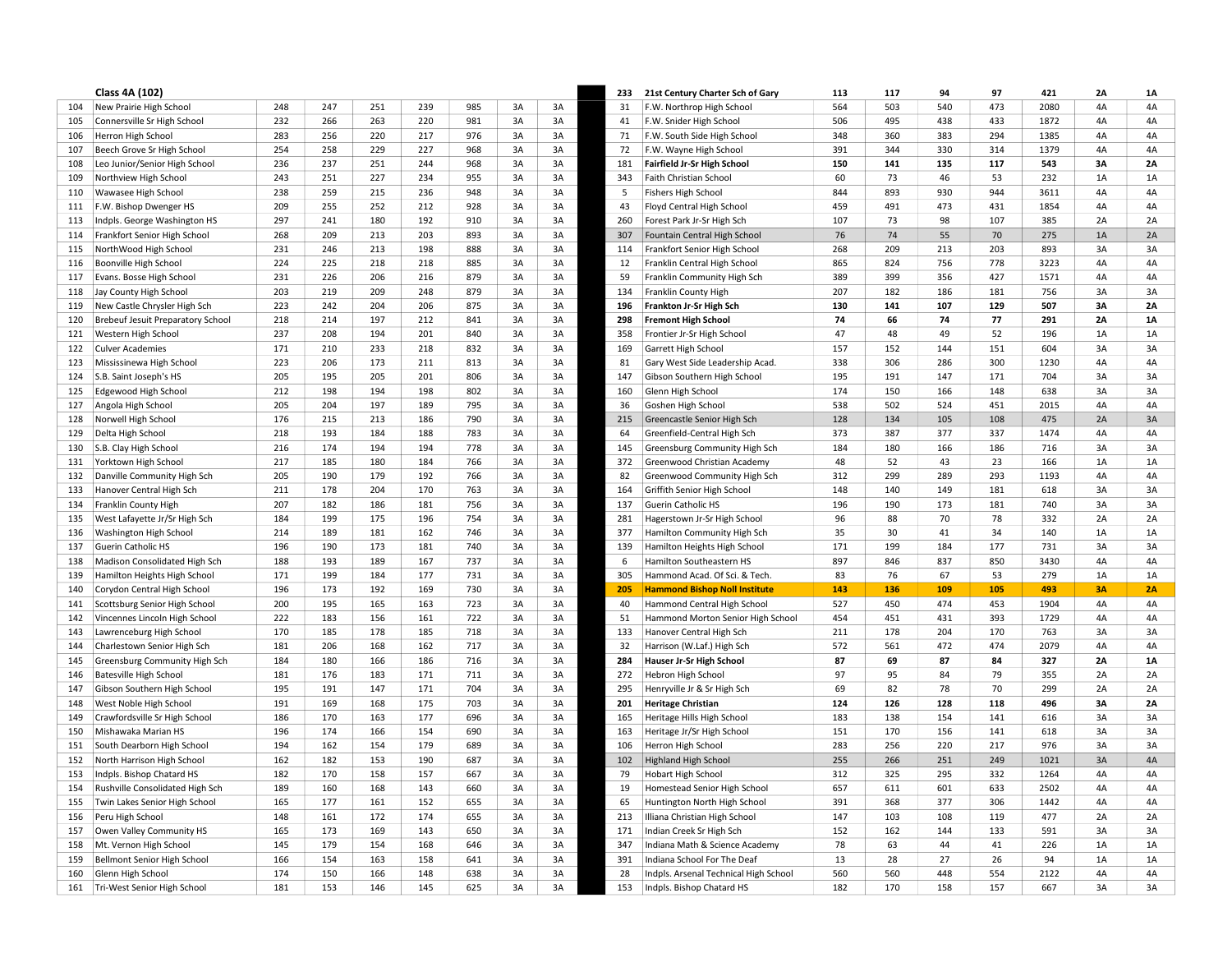|     | Class 4A (102)                       |       |        |        |        |               |       |           | 233 | 21st Century Charter Sch of Gary     | 113 | 117 | 94  | 97  | 421  | 2A | 1A        |
|-----|--------------------------------------|-------|--------|--------|--------|---------------|-------|-----------|-----|--------------------------------------|-----|-----|-----|-----|------|----|-----------|
| 162 | Calumet High School                  | 161   | 156    | 154    | 152    | 623           | 3A    | 3A        | 199 | Indpls. Cardinal Ritter HS           | 129 | 116 | 126 | 131 | 502  | 3A | 3A        |
| 163 | Heritage Jr/Sr High School           | 151   | 170    | 156    | 141    | 618           | 3A    | 3A        | 93  | Indpls. Cathedral HS                 | 288 | 298 | 248 | 239 | 1073 | 4A | 4A        |
| 164 | Griffith Senior High School          | 148   | 140    | 149    | 181    | 618           | 3A    | 3A        | 86  | Indpls. Crispus Attucks HS           | 336 | 293 | 280 | 234 | 1143 | 4A | 4A        |
| 165 | Heritage Hills High School           | 183   | 138    | 154    | 141    | 616           | 3A    | 3A        | 113 | Indpls. George Washington HS         | 297 | 241 | 180 | 192 | 910  | 3A | 3A        |
| 166 | F.W. Concordia Lutheran HS           | 163   | 140    | 149    | 158    | 610           | 3A    | 3A        | 349 | Indpls. Lutheran High School         | 54  | 57  | 56  | 57  | 224  | 1A | 1A        |
| 167 | Northwestern Sr High Sch             | 153   | 143    | 159    | 150    | 605           | 3A    | 4A        | 323 | Indpls. Metropolitan Academy         | 30  | 49  | 73  | 104 | 256  | 1A | 1A        |
| 168 | Maconaquah High School               | 163   | 164    | 156    | 121    | 604           | 3A    | 3A        | 227 | Indpls. Scecina Memorial School      | 126 | 114 | 102 | 97  | 439  | 2A | 2A        |
| 169 | Garrett High School                  | 157   | 152    | 144    | 151    | 604           | 3A    | 3A        | 101 | Indpls. Shortridge HS                | 289 | 261 | 244 | 231 | 1025 | 3A | 3A        |
| 170 | Princeton Comm High Sch              | 161   | 151    | 161    | 123    | 596           | 3A    | 3A        | 379 | International Sch of Indiana HS      | 32  | 35  | 28  | 43  | 138  | 1A | 1A        |
| 171 | Indian Creek Sr High Sch             | 152   | 162    | 144    | 133    | 591           | 3A    | 3A        | 277 | <b>Irvington Preparatory Academy</b> | 91  | 91  | 87  | 74  | 343  | 2A | 2A        |
| 172 | Jimtown High School                  | 161   | 132    | 147    | 142    | 582           | 3A    | 3A        | 312 | Jac-Cen-Del Jr-Sr High School        | 66  | 57  | 67  | 79  | 269  | 1A | 1A        |
| 173 | Lakeland High School                 | 137   | 145    | 143    | 156    | 581           | 3A    | 3A        | 99  | Jasper High School                   | 267 | 262 | 247 | 269 | 1045 | 4A | 4A        |
| 174 | <b>Purdue Polytechnical Downtown</b> | 158   | 148    | 136    | 121    | 563           | 3A    | <b>Co</b> | 118 | Jay County High School               | 203 | 219 | 209 | 248 | 879  | 3A | 3A        |
| 175 | Tippecanoe Valley High School        | 140   | 136    | 137    | 148    | 561           | 3A    | 3A        | 29  | Jeffersonville High School           | 573 | 552 | 493 | 481 | 2099 | 4A | 4A        |
| 176 | Evans. Reitz Memorial HS             | 154   | 143    | 128    | 131    | 556           | 3A    | 3A        | 84  | Jennings County High School          | 339 | 303 | 290 | 249 | 1181 | 4A | 4A        |
| 177 | Woodlan Jr/Sr High School            | 150   | 125    | 127    | 151    | 553           | 3A    | 3A        | 172 | Jimtown High School                  | 161 | 132 | 147 | 142 | 582  | 3A | 3A        |
| 178 | Knox Community High School           | 138   | 125    | 150    | 140    | 553           | 3A    | 3A        | 96  | Kankakee Valley High School          | 291 | 256 | 261 | 254 | 1062 | 4A | 3A        |
| 179 | North Montgomery High School         | 151   | 120    | 130    | 148    | 549           | 3A    | 3A        | 283 | Knightstown High School              | 74  | 84  | 100 | 70  | 328  | 2A | 2A        |
| 180 | Speedway Senior High School          | 154   | 139    | 126    | 124    | 543           | 3A    | 3A        | 178 | Knox Community High School           | 138 | 125 | 150 | 140 | 553  | 3A | 3A        |
| 181 | <b>Fairfield Jr-Sr High School</b>   | 150   | 141    | 135    | 117    | 543           | 3A    | 2A        | 63  | Kokomo High School                   | 386 | 385 | 359 | 380 | 1510 | 4A | 4A        |
| 182 | Oak Hill High School                 | 150   | 131    | 114    | 140    | 535           | 3A    | 3A        | 314 | Kouts Middle/High School             | 71  | 64  | 71  | 62  | 268  | 1A | 1A        |
| 183 | Salem High School                    | 128   | 130    | 133    | 142    | 533           | 3A    | 3A        | 388 | LaCrosse Elem & High School          | 24  | 31  | 29  | 27  | 111  | 1A | 1A        |
| 184 | Monrovia High School                 | 130   | 124    | 138    | 139    | 531           | 3A    | 3A        | 296 | Lafayette Central Catholic Jr-Sr HS  | 79  | 77  | 75  | 65  | 296  | 2A | <b>1A</b> |
| 185 | West Vigo High School                | 143   | 125    | 130    | 127    | 525           | 3A    | 3A        | 27  | Lafayette Jefferson High School      | 595 | 564 | 500 | 494 | 2153 | 4A | 4A        |
| 186 | <b>Boone Grove High School</b>       | 130   | 133    | 122    | 139    | 524           | 3A    | 2A        | 13  | Lake Central High School             | 779 | 817 | 772 | 844 | 3212 | 4A | 4A        |
| 187 | <b>Rensselaer Central High Sch</b>   | 138   | 119    | 137    | 127    | 521           | 3A    | <b>2A</b> | 256 | Lake Station Edison Jr-Sr HS         | 97  | 104 | 86  | 101 | 388  | 2A | 2A        |
| 188 | <b>Centerville Sr High School</b>    | 138   | 133    | 141    | 108    | 520           | 3A    | 2A        | 389 | Lakeland Christian Academy           | 35  | 28  | 20  | 25  | 108  | 1A | 1A        |
| 189 | <b>Southridge High School</b>        | 144   | 144    | 126    | 103    | 517           | 3A    | <b>2A</b> | 173 | Lakeland High School                 | 137 | 145 | 143 | 156 | 581  | 3A | 3A        |
| 190 | Pike Central High Sch                | 147   | 127    | 118    | 120    | 512           | 3A    | 3A        | 370 | Lakewood Park Christian Sch          | 31  | 47  | 52  | 39  | 169  | 1A | 1A        |
| 191 | Western Boone Jr-Sr High School      | 136   | 123    | 137    | 115    | 511           | 3A    | <b>2A</b> | 338 | Lanesville Jr-Sr HS                  | 69  | 55  | 55  | 58  | 237  | 1A | 1A        |
| 192 | River Forest Jr-Sr High School       | 129   | 117    | 126    | 139    | 511           | 3A    | 3A        | 214 | Lapel Sr High School                 | 107 | 124 | 116 | 130 | 477  | 2A | 2A        |
| 193 | South Vermillion High School         | 129   | 130    | 127    | 124    | 510           | 3A    | 3A        | 48  | LaPorte High School                  | 469 | 419 | 437 | 479 | 1804 | 4A | 4A        |
| 194 | Christel House Academy               | 149   | 54     | 150    | 156    | 509           | 3A    | 3A        | 252 | LaVille Jr-Sr High School            | 108 | 94  | 98  | 91  | 391  | 2A | 2A        |
| 195 | Benton Central Jr-Sr High Sch        | 119   | 125    | 127    | 137    | 508           | 3A    | 3A        | 24  | Lawrence Central High School         | 568 | 599 | 574 | 514 | 2255 | 4A | 4A        |
| 196 | Frankton Jr-Sr High Sch              | 130   | 141    | 107    | 129    | 507           | 3A    | 2A        | 16  | Lawrence North High School           | 732 | 728 | 692 | 692 | 2844 | 4A | 4A        |
| 197 | <b>Bremen Senior High School</b>     | 124   | 117    | 113    | 149    | 503           | 3A    | 2A        | 143 | Lawrenceburg High School             | 170 | 185 | 178 | 185 | 718  | 3A | 3A        |
| 198 | Brown County High School             | 119   | 139    | 132    | 113    | 503           | 3A    | 3A        | 103 | Lebanon Senior High School           | 273 | 232 | 272 | 224 | 1001 | 3A | 3A        |
| 199 | Indpls. Cardinal Ritter HS           | 129   | 116    | 126    | 131    | 502           | 3A    | 3A        | 108 | Leo Junior/Senior High School        | 236 | 237 | 251 | 244 | 968  | 3A | 3A        |
| 200 | Evans. Mater Dei HS                  | 124   | 130    | 120    | 122    | 496           | 3A    | <b>2A</b> | 240 | Lewis Cass Jr-Sr High School         | 104 | 96  | 124 | 89  | 413  | 2A | 2A        |
| 201 | <b>Heritage Christian</b>            | 124   | 126    | 128    | 118    | 496           | 3A    | 2A        | 382 | Liberty Christian School             | 29  | 30  | 35  | 32  | 126  | 1A | 1A        |
| 202 | <b>Cascade Senior High School</b>    | 129   | 134    | 106    | 126    | 495           | 3A    | 2Α        | 221 | Lighthouse Charter Sch. (CPA-Gary)   | 113 | 110 | 129 | 103 | 455  | 2A | 3A        |
| 203 | <b>Rochester Community High Sch</b>  | 121   | 133    | 134    | 107    | 495           | 3A    | <b>2A</b> | 396 | Lighthouse Christian Academy         | 14  | 18  | 22  | 21  | 75   | 1A | 1A        |
| 205 | <b>Hammond Bishop Noll Institute</b> | 143   | 136    | 109    | 105    | 493           | 3A    | 2A        | 259 | Linton-Stockton High School          | 83  | 119 | 97  | 87  | 386  | 2A | 3A        |
|     |                                      |       |        |        |        |               |       |           | 80  | Logansport Comm High Sch             | 327 | 319 | 319 | 287 | 1252 | 4A | 4A        |
|     | <b>Class 2A (99)</b>                 |       |        |        |        |               |       |           | 325 | Loogootee Jr/Sr High School          | 65  | 52  | 69  | 68  | 254  | 1A | 2A        |
|     | 21-22 SCHOOL NAME -by Enrollment     | 9th G | 10th G | 11th G | 12th G | <b>Totals</b> | Class | Prev      | 94  | Lowell Senior High School            | 265 | 267 | 289 | 247 | 1068 | 4A | 4A        |
| 204 | Alexandria-Monroe High School        | 121   | 137    | 119    | 117    | 494           | 2A    | 2A        | 168 | Maconaquah High School               | 163 | 164 | 156 | 121 | 604  | 3A | 3A        |
| 206 | Eastbrook High School                | 138   | 120    | 112    | 119    | 489           | 2A    | 2A        | 138 | Madison Consolidated High Sch        | 188 | 193 | 189 | 167 | 737  | 3A | 3A        |
| 207 | <b>Blackford High School</b>         | 120   | 140    | 115    | 114    | 489           | 2A    | 2A        | 276 | Madison-Grant High School            | 90  | 100 | 80  | 82  | 352  | 2A | 2A        |
| 208 | Brownstown Central High Sch          | 131   | 128    | 100    | 129    | 488           | 2A    | 3A        | 212 | Manchester Jr-Sr High School         | 120 | 121 | 122 | 116 | 479  | 2A | 2A        |
| 209 | Southmont Sr High School             | 137   | 128    | 123    | 99     | 487           | 2A    | 2A        | 97  | Marion High School                   | 297 | 248 | 232 | 270 | 1047 | 4A | 4A        |
| 210 | Whiting High School                  | 120   | 115    | 123    | 124    | 482           | 2A    | 2A        | 344 | Marquette Catholic HS                | 61  | 38  | 68  | 62  | 229  | 1A | 1A        |
| 211 | F.W. Bishop Luers HS                 | 132   | 126    | 119    | 104    | 481           | 2A    | 3A        | 76  | Martinsville High School             | 343 | 290 | 320 | 333 | 1286 | 4A | 4A        |
| 212 | Manchester Jr-Sr High School         | 120   | 121    | 122    | 116    | 479           | 2A    | 2A        | 47  | McCutcheon High School               | 499 | 469 | 448 | 391 | 1807 | 4A | 4A        |
| 213 | Illiana Christian High School        | 147   | 103    | 108    | 119    | 477           | 2A    | 2A        | 399 | Medora Jr & Sr High School           | 10  | 20  | 13  | 8   | 51   | 1A | 1A        |
| 214 | Lapel Sr High School                 | 107   | 124    | 116    | 130    | 477           | 2A    | 2A        | 37  | Merrillville High Sch                | 509 | 495 | 492 | 508 | 2004 | 4A | 4A        |
|     |                                      |       |        |        |        |               |       |           |     |                                      |     |     |     |     |      |    |           |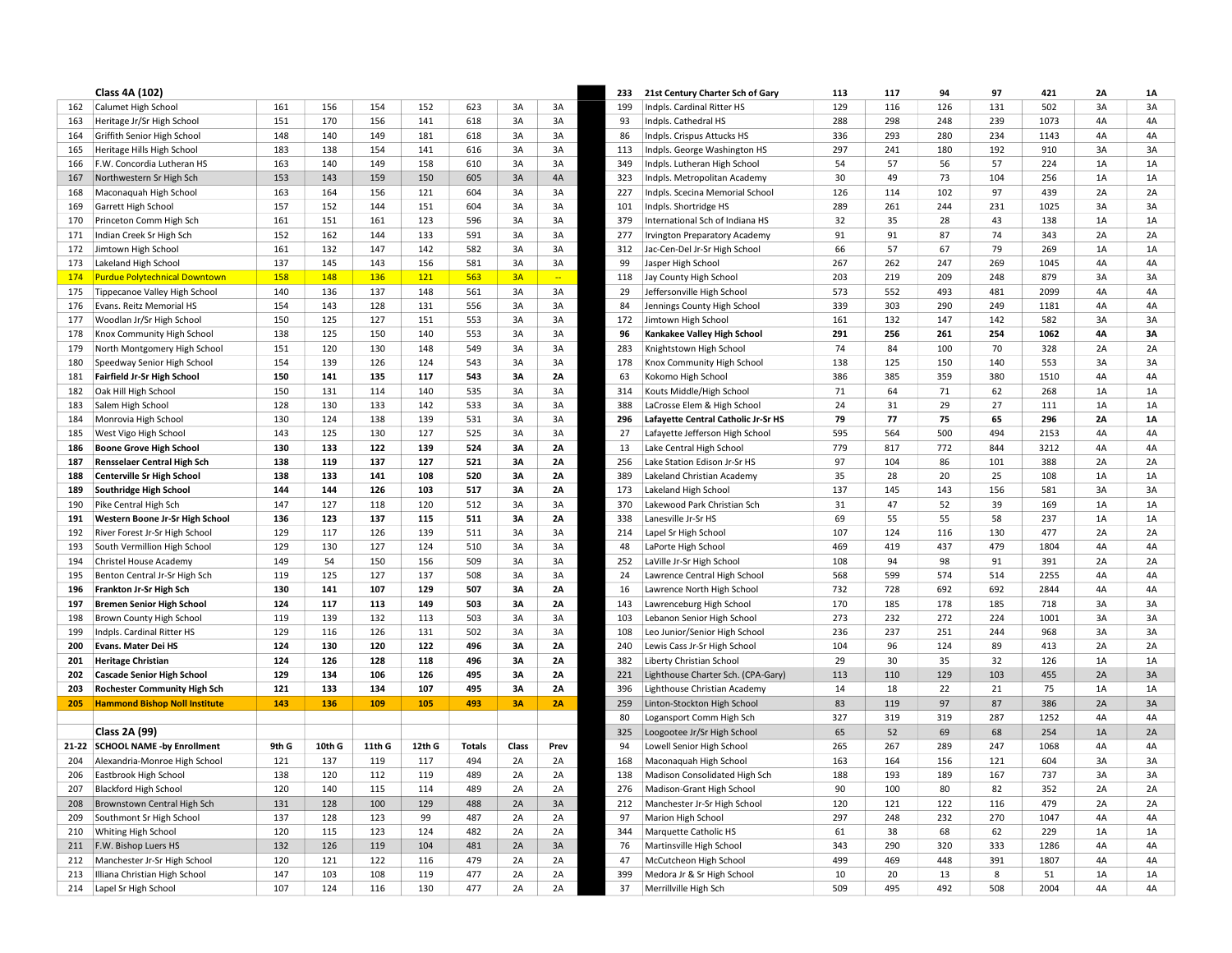|     | Class 4A (102)                      |     |     |     |     |     |    |    | 233            | 21st Century Charter Sch of Gary    | 113 | 117 | 94  | 97  | 421  | 2A   | <b>1A</b>                |
|-----|-------------------------------------|-----|-----|-----|-----|-----|----|----|----------------|-------------------------------------|-----|-----|-----|-----|------|------|--------------------------|
| 215 | Greencastle Senior High Sch         | 128 | 134 | 105 | 108 | 475 | 2A | 3A | 60             | Michigan City High Sch              | 421 | 387 | 383 | 347 | 1538 | 4A   | 4A                       |
| 216 | Sullivan High School                | 123 | 136 | 106 | 107 | 472 | 2A | 3A | 289            | Milan High School                   | 91  | 91  | 73  | 64  | 319  | 2A   | 2A                       |
| 217 | <b>Wabash High School</b>           | 126 | 125 | 119 | 101 | 471 | 2A | 2A | 56             | Mishawaka High School               | 410 | 403 | 410 | 380 | 1603 | 4A   | 4A                       |
| 218 | <b>Bluffton High School</b>         | 110 | 129 | 117 | 115 | 471 | 2A | 2A | 150            | Mishawaka Marian HS                 | 196 | 174 | 166 | 154 | 690  | 3A   | 3A                       |
| 219 | Triton Central High School          | 129 | 106 | 111 | 116 | 462 | 2A | 2A | 123            | Mississinewa High School            | 223 | 206 | 173 | 211 | 813  | 3A   | 3A                       |
| 220 | Eastern (Greentown) Jr & Sr HS      | 135 | 108 | 106 | 107 | 456 | 2A | 3A | 223            | Mitchell High School                | 126 | 117 | 110 | 100 | 453  | 2A   | 2A                       |
| 221 | Lighthouse Charter Sch. (CPA-Gary)  | 113 | 110 | 129 | 103 | 455 | 2A | 3A | 288            | Monroe Central Jr-Sr High Sch       | 84  | 77  | 73  | 86  | 320  | 2A   | 2A                       |
| 222 | Tipton High School                  | 114 | 120 | 114 | 106 | 454 | 2A | 2A | 184            | Monrovia High School                | 130 | 124 | 138 | 139 | 531  | 3A   | 3A                       |
| 223 | Mitchell High School                | 126 | 117 | 110 | 100 | 453 | 2A | 2A | 70             | Mooresville High School             | 385 | 338 | 337 | 331 | 1391 | 4A   | 4A                       |
| 224 | North Posey Sr High Sch             | 120 | 105 | 93  | 127 | 445 | 2A | 2A | 339            | Morgan Township Middle/High School  | 63  | 57  | 56  | 60  | 236  | 1A   | 1A                       |
| 225 | North Putnam Sr High Sch            | 117 | 103 | 108 | 116 | 444 | 2A | 2A | 363            | Morristown Jr-Sr High School        | 43  | 37  | 50  | 59  | 189  | 1A   | 1A                       |
| 226 | Tell City Jr-Sr High School         | 115 | 100 | 107 | 122 | 444 | 2A | 2A | 73             | Mt. Vernon (Fortville) High School  | 360 | 375 | 311 | 329 | 1375 | 4A   | 4A                       |
| 227 | Indpls. Scecina Memorial School     | 126 | 114 | 102 | 97  | 439 | 2A | 2A | 158            | Mt. Vernon High School              | 145 | 179 | 154 | 168 | 646  | 3A   | 3A                       |
| 228 | Wheeler High School                 | 95  | 107 | 113 | 122 | 437 | 2A | 3A | 395            | MTI School of Knowledge             | 19  | 24  | 18  | 16  | 77   | 1A   | $\overline{\phantom{a}}$ |
| 229 | Prairie Heights Sr High Sch         | 113 | 113 | 105 | 101 | 432 | 2A | 2A | 232            | Muncie Burris Laboratory School     | 61  | 62  | 152 | 148 | 423  | 2A   | 3A                       |
| 230 | Switzerland Co Senior High Sch      | 127 | 101 | 100 | 100 | 428 | 2A | 2A | 66             | Muncie Central High School          | 378 | 374 | 361 | 324 | 1437 | 4A   | 4A                       |
| 231 | Northeastern High School            | 122 | 107 | 105 | 92  | 426 | 2A | 2A | 57             | Munster High School                 | 373 | 429 | 369 | 409 | 1580 | 4A   | 4A                       |
| 232 | Muncie Burris Laboratory School     | 61  | 62  | 152 | 148 | 423 | 2A | 3A | 49             | New Albany Senior High School       | 477 | 468 | 438 | 404 | 1787 | 4A   | 4A                       |
| 233 | 21st Century Charter Sch of Gary    | 113 | 117 | 94  | 97  | 421 | 2A | 1A | 119            | New Castle Chrysler High Sch        | 223 | 242 | 204 | 206 | 875  | 3A   | 3A                       |
| 234 | Eastern (Pekin) High Sch            | 128 | 100 | 97  | 94  | 419 | 2A | 2A | 95             | New Haven High School               | 305 | 293 | 237 | 229 | 1064 | 4A   | 4A                       |
| 235 | Delphi Community High School        | 102 | 106 | 107 | 103 | 418 | 2A | 2A | 85             | New Palestine High School           | 304 | 290 | 291 | 282 | 1167 | 4A   | 4A                       |
| 236 | Whitko High School                  | 115 | 96  | 81  | 125 | 417 | 2A | 2A | 104            | New Prairie High School             | 248 | 247 | 251 | 239 | 985  | 3A   | 3A                       |
| 237 | Central Noble High School           | 104 | 112 | 92  | 109 | 417 | 2A | 2A | 368            | New Washington Middle/High School   | 48  | 49  | 36  | 41  | 174  | 1A   | 1A                       |
| 238 | Crawford County Jr-Sr HS            | 106 | 112 | 100 | 97  | 415 | 2A | 2A | 11             | Noblesville High School             | 881 | 812 | 767 | 774 | 3234 | 4A   | 4A                       |
| 239 | Shenandoah High School              | 106 | 98  | 108 | 103 | 415 | 2A | 2A | 320            | North Central (Farmersburg) HS      | 61  | 76  | 62  | 58  | 257  | 1A   | 1A                       |
| 240 | Lewis Cass Jr-Sr High School        | 104 | 96  | 124 | 89  | 413 | 2A | 2A | $\overline{4}$ | North Central (Indpls.) High School | 914 | 936 | 937 | 922 | 3709 | 4A   | 4A                       |
| 241 | <b>Elwood Community High School</b> | 95  | 94  | 114 | 107 | 410 | 2A | 2A | 300            | North Daviess Jr-Sr High Sch        | 87  | 63  | 74  | 62  | 286  | 2A   | <b>1A</b>                |
| 242 | <b>Riverside High School</b>        | 99  | 114 | 94  | 102 | 409 | 2A | 1A | 294            | North Decatur Jr-Sr High Sch        | 80  | 79  | 79  | 64  | 302  | 2A   | 2A                       |
| 243 | Andrean High School                 | 119 | 105 | 104 | 80  | 408 | 2A | 2A | 152            | North Harrison High School          | 162 | 182 | 153 | 190 | 687  | 3A   | 3A                       |
| 244 | Winchester Community High Sch       | 118 | 90  | 107 | 90  | 405 | 2A | 2A | 286            | North Judson-San Pierre High Sch    | 82  | 87  | 79  | 75  | 323  | 2A   | 2A                       |
| 245 | S.B. Career Academy                 | 126 | 91  | 95  | 92  | 404 | 2A | 2A | 255            | North Knox High School              | 99  | 109 | 90  | 90  | 388  | 2A   | 2A                       |
| 246 | Churubusco Jr-Sr High School        | 97  | 108 | 99  | 100 | 404 | 2A | 2A | 299            | North Miami Middle/High School      | 66  | 71  | 84  | 66  | 287  | 2A   | <b>1A</b>                |
| 247 | Paoli Jr & Sr High Sch              | 101 | 105 | 85  | 110 | 401 | 2A | 2A | 179            | North Montgomery High School        | 151 | 120 | 130 | 148 | 549  | 3A   | 3A                       |
| 248 | Clarksville Senior High Sch         | 98  | 100 | 93  | 104 | 395 | 2A | 2A | 269            | North Newton Jr-Sr High Sch         | 98  | 77  | 90  | 95  | 360  | 2A   | 2A                       |
| 249 | Perry Central Jr-Sr High Sch        | 117 | 97  | 95  | 85  | 394 | 2A | 2A | 224            | North Posey Sr High Sch             | 120 | 105 | 93  | 127 | 445  | 2A   | 2A                       |
| 250 | Austin High School                  | 111 | 98  | 98  | 87  | 394 | 2A | 2A | 225            | North Putnam Sr High Sch            | 117 | 103 | 108 | 116 | 444  | 2A   | 2A                       |
| 251 | Union County High School            | 88  | 125 | 95  | 85  | 393 | 2A | 2A | 355            | North Vermillion High School        | 44  | 54  | 58  | 57  | 213  | $1A$ | 1A                       |
| 252 | LaVille Jr-Sr High School           | 108 | 94  | 98  | 91  | 391 | 2A | 2A | 310            | North White Jr/Sr High School       | 71  | 76  | 69  | 56  | 272  | 1A   | 1A                       |
| 253 | Westview Jr-Sr High School          | 96  | 94  | 104 | 96  | 390 | 2A | 2A | 309            | Northeast Dubois High School        | 68  | 70  | 64  | 73  | 275  | 1A   | 1A                       |
| 254 | Eastside Junior-Senior High Sch     | 106 | 92  | 102 | 89  | 389 | 2A | 2A | 231            | Northeastern High School            | 122 | 107 | 105 | 92  | 426  | 2A   | 2A                       |
| 255 | North Knox High School              | 99  | 109 | 90  | 90  | 388 | 2A | 2A | 306            | Northfield Jr-Sr High School        | 77  | 69  | 65  | 64  | 275  | 1A   | 1A                       |
| 256 | Lake Station Edison Jr-Sr HS        | 97  | 104 | 86  | 101 | 388 | 2A | 2A | 67             | Northridge High School              | 374 | 340 | 362 | 334 | 1410 | 4A   | 4A                       |
| 257 | Winamac Community High School       | 103 | 103 | 83  | 98  | 387 | 2A | 2A | 109            | Northview High School               | 243 | 251 | 227 | 234 | 955  | 3A   | 3A                       |
| 258 | Seeger Memorial Jr-Sr HS            | 101 | 94  | 101 | 91  | 387 | 2A | 2A | 167            | Northwestern Sr High Sch            | 153 | 143 | 159 | 150 | 605  | 3A   | 4A                       |
| 259 | Linton-Stockton High School         | 83  | 119 | 97  | 87  | 386 | 2A | 3A | 115            | NorthWood High School               | 231 | 246 | 213 | 198 | 888  | 3A   | 3A                       |
| 260 | Forest Park Jr-Sr High Sch          | 107 | 73  | 98  | 107 | 385 | 2A | 2A | 128            | Norwell High School                 | 176 | 215 | 213 | 186 | 790  | 3A   | 3A                       |
| 261 | South Knox Middle-High School       | 105 | 97  | 93  | 84  | 379 | 2A | 2A | 182            | Oak Hill High School                | 150 | 131 | 114 | 140 | 535  | 3A   | 3A                       |
| 262 | Eastern Hancock High Sch            | 83  | 100 | 97  | 99  | 379 | 2A | 2A | 364            | <b>Oldenburg Academy</b>            | 44  | 41  | 42  | 52  | 179  | 1A   | 1A                       |
| 263 | Park Tudor School                   | 85  | 115 | 97  | 81  | 378 | 2A | 2A | 378            | Oregon-Davis Jr-Sr High School      | 34  | 39  | 32  | 35  | 140  | 1A   | 1A                       |
| 264 | Southwestern (Hanover) Middle/Sr HS | 92  | 97  | 90  | 98  | 377 | 2A | 2A | 322            | Orleans Jr-Sr High Sch              | 75  | 76  | 65  | 40  | 256  | 1A   | 1A                       |
| 265 | South Spencer High School           | 94  | 93  | 90  | 98  | 375 | 2A | 2A | 157            | Owen Valley Community HS            | 165 | 173 | 169 | 143 | 650  | 3A   | 3A                       |
| 266 | Adams Central High School           | 104 | 100 | 84  | 80  | 368 | 2A | 2A | 247            | Paoli Jr & Sr High Sch              | 101 | 105 | 85  | 110 | 401  | 2A   | 2A                       |
| 267 | Parke Heritage High School          | 97  | 93  | 98  | 80  | 368 | 2A | 2A | 263            | Park Tudor School                   | 85  | 115 | 97  | 81  | 378  | 2A   | 2A                       |
| 268 | South Ripley High School            | 94  | 86  | 89  | 93  | 362 | 2A | 2A | 267            | Parke Heritage High School          | 97  | 93  | 98  | 80  | 368  | 2A   | 2A                       |
| 269 | North Newton Jr-Sr High Sch         | 98  | 77  | 90  | 95  | 360 | 2A | 2A | 68             | Pendleton Heights High School       | 371 | 360 | 329 | 349 | 1409 | 4A   | 4A                       |
| 270 | South Putnam High School            | 99  | 81  | 102 | 77  | 359 | 2A | 2A | 8              | Penn High School                    | 859 | 848 | 852 | 786 | 3345 | 4A   | 4A                       |
|     |                                     |     |     |     |     |     |    |    |                |                                     |     |     |     |     |      |      |                          |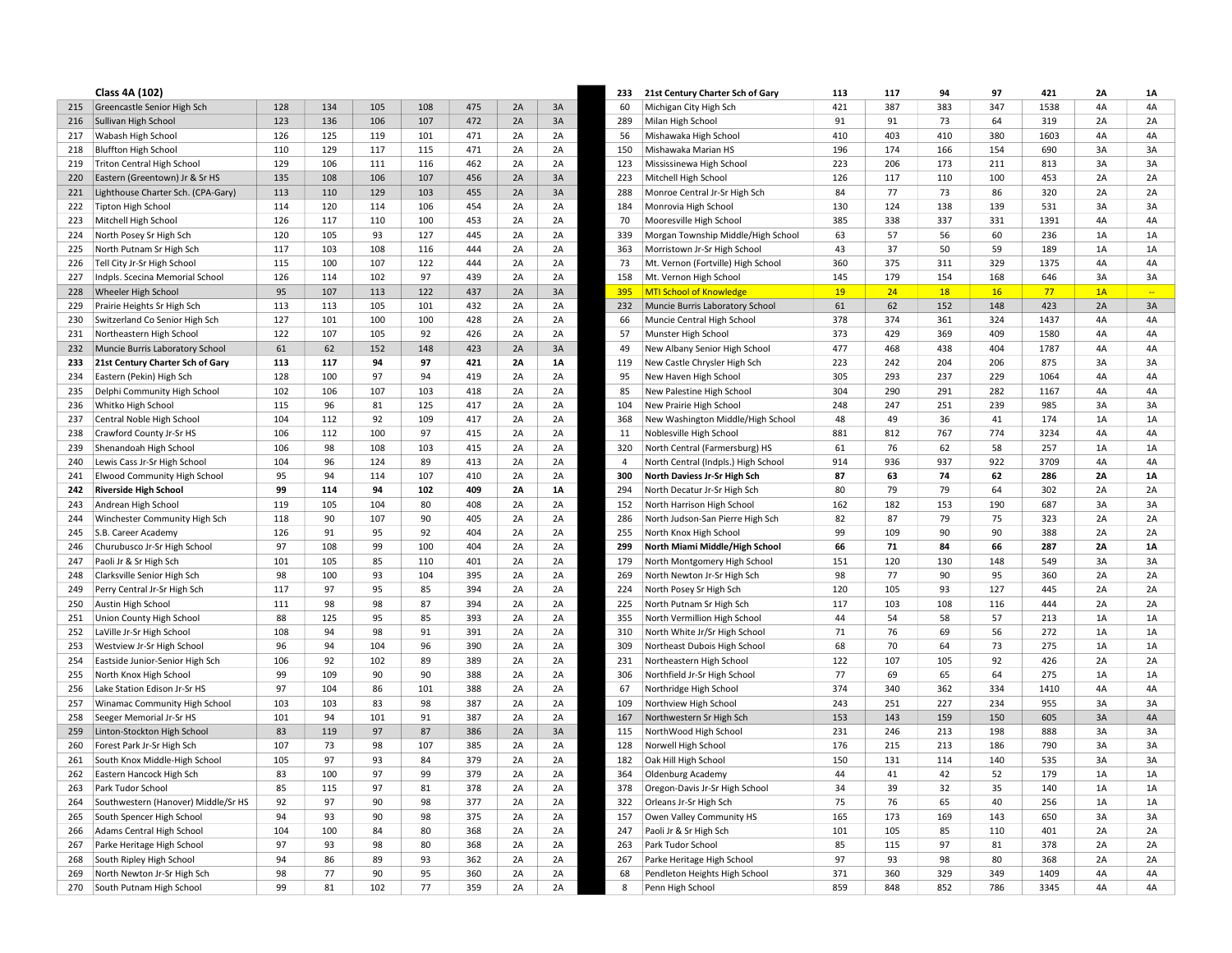|     | Class 4A (102)                                              |       |        |        |        |               |           |           | 233            | 21st Century Charter Sch of Gary                      | 113 | 117 | 94  | 97  | 421  | 2A | <b>1A</b>     |
|-----|-------------------------------------------------------------|-------|--------|--------|--------|---------------|-----------|-----------|----------------|-------------------------------------------------------|-----|-----|-----|-----|------|----|---------------|
| 271 | Wapahani High School                                        | 92    | 83     | 102    | 81     | 358           | 2A        | 2A        | 249            | Perry Central Jr-Sr High Sch                          | 117 | 97  | 95  | 85  | 394  | 2A | 2A            |
| 272 | Hebron High School                                          | 97    | 95     | 84     | 79     | 355           | 2A        | 2A        | 22             | Perry Meridian High School                            | 624 | 577 | 588 | 596 | 2385 | 4A | 4A            |
| 273 | <b>Taylor High School</b>                                   | 104   | 87     | 86     | 76     | 353           | 2A        | 2A        | 156            | Peru High School                                      | 148 | 161 | 172 | 174 | 655  | 3A | 3A            |
| 274 | Clinton Prairie Jr-Sr HS                                    | 86    | 94     | 85     | 88     | 353           | 2A        | 2A        | 190            | Pike Central High Sch                                 | 147 | 127 | 118 | 120 | 512  | 3A | 3A            |
| 275 | Covenant Christian (Indpls.) HS                             | 90    | 77     | 102    | 83     | 352           | 2A        | 2A        | $\overline{7}$ | Pike High School                                      | 862 | 894 | 849 | 782 | 3387 | 4A | 4A            |
| 276 | Madison-Grant High School                                   | 90    | 100    | 80     | 82     | 352           | 2A        | 2A        | 291            | Pioneer Jr-Sr High School                             | 88  | 70  | 76  | 79  | 313  | 2A | 2A            |
| 277 | Irvington Preparatory Academy                               | 91    | 91     | 87     | 74     | 343           | 2A        | 2A        | 45             | Plainfield High School                                | 477 | 424 | 470 | 452 | 1823 | 4A | 4A            |
| 278 | University High School of Indiana                           | 86    | 85     | 86     | 86     | 343           | 2A        | 2A        | 92             | Plymouth High School                                  | 270 | 302 | 246 | 262 | 1080 | 4A | 4A            |
| 279 | Carroll (Flora) Jr-Sr High Sch                              | 95    | 90     | 91     | 61     | 337           | 2A        | 2A        | 23             | Portage High School                                   | 564 | 572 | 582 | 560 | 2278 | 4A | 4A            |
| 280 | South Adams High School                                     | 78    | 92     | 79     | 88     | 337           | 2A        | 2A        | 229            | Prairie Heights Sr High Sch                           | 113 | 113 | 105 | 101 | 432  | 2A | 2A            |
| 281 | Hagerstown Jr-Sr High School                                | 96    | 88     | 70     | 78     | 332           | 2A        | 2A        | 170            | Princeton Comm High Sch                               | 161 | 151 | 161 | 123 | 596  | 3A | 3A            |
| 282 | Sheridan High School                                        | 79    | 80     | 82     | 88     | 329           | 2A        | 2A        | 362            | Providence Cristo Rey HS                              | 48  | 59  | 45  | 39  | 191  | 1A | 1A            |
| 283 | Knightstown High School                                     | 74    | 84     | 100    | 70     | 328           | 2A        | 2A        | 285            | Providence HS                                         | 87  | 79  | 76  | 85  | 327  | 2A | 2A            |
| 284 | Hauser Jr-Sr High School                                    | 87    | 69     | 87     | 84     | 327           | <b>2A</b> | 1A        | 174            | <b>Purdue Polytechnical Downtown</b>                  | 158 | 148 | 136 | 121 | 563  | 3A | $\rightarrow$ |
| 285 | Providence HS                                               | 87    | 79     | 76     | 85     | 327           | 2A        | 2A        | 374            | Randolph Southern HS                                  | 39  | 47  | 33  | 40  | 159  | 1A | 1A            |
| 286 | North Judson-San Pierre High Sch                            | 82    | 87     | 79     | 75     | 323           | 2A        | 2A        | 187            | <b>Rensselaer Central High Sch</b>                    | 138 | 119 | 137 | 127 | 521  | 3A | 2A            |
| 287 | Eastern Greene High School                                  | 96    | 83     | 72     | 70     | 321           | 2A        | 2A        | 75             | Richmond High School                                  | 356 | 367 | 291 | 313 | 1327 | 4A | 4A            |
| 288 | Monroe Central Jr-Sr High Sch                               | 84    | 77     | 73     | 86     | 320           | 2A        | 2A        | 345            | Rising Sun High School                                | 60  | 61  | 51  | 57  | 229  | 1A | 1A            |
| 289 | Milan High School                                           | 91    | 91     | 73     | 64     | 319           | 2A        | 2A        | 192            | River Forest Jr-Sr High School                        | 129 | 117 | 126 | 139 | 511  | 3A | 3A            |
| 290 | South Central (Union Mills) Jr-Sr HS                        | 80    | 82     | 68     | 84     | 314           | 2A        | 2A        | 242            | <b>Riverside High School</b>                          | 99  | 114 | 94  | 102 | 409  | 2A | 1A            |
| 291 | Pioneer Jr-Sr High School                                   | 88    | 70     | 76     | 79     | 313           | 2A        | 2A        | 293            | Riverton Parke Jr-Sr High School                      | 91  | 76  | 61  | 83  | 311  | 2A | 2A            |
| 292 | Cloverdale High School                                      | 77    | 77     | 78     | 81     | 313           | 2A        | 2A        | 203            | Rochester Community High Sch                          | 121 | 133 | 134 | 107 | 495  | 3A | 2A            |
| 293 | Riverton Parke Jr-Sr High School                            | 91    | 76     | 61     | 83     | 311           | 2A        | 2A        | 366            | Rock Creek Community Academy                          | 47  | 52  | 43  | 34  | 176  | 1A | 1A            |
| 294 | North Decatur Jr-Sr High Sch                                | 80    | 79     | 79     | 64     | 302           | 2A        | 2A        | 91             | Roncalli High School                                  | 278 | 252 | 261 | 290 | 1081 | 4A | 4A            |
| 295 | Henryville Jr & Sr High Sch                                 | 69    | 82     | 78     | 70     | 299           | 2A        | 2A        | 311            | Rossville Senior High School                          | 69  | 69  | 55  | 78  | 271  | 1A | 2A            |
| 296 | Lafayette Central Catholic Jr-Sr HS                         | 79    | 77     | 75     | 65     | 296           | <b>2A</b> | <b>1A</b> | 154            | Rushville Consolidated High Sch                       | 189 | 160 | 168 | 143 | 660  | 3A | 3A            |
| 297 | <b>Covington Community High Sch</b>                         | 75    | 66     | 74     | 79     | 294           | 2A        | 1A        | 39             | S.B. Adams High School                                | 509 | 517 | 466 | 425 | 1917 | 4A | 4A            |
| 298 | <b>Fremont High School</b>                                  | 74    | 66     | 74     | 77     | 291           | <b>2A</b> | 1A        | 245            | S.B. Career Academy                                   | 126 | 91  | 95  | 92  | 404  | 2A | 2A            |
| 299 | North Miami Middle/High School                              | 66    | 71     | 84     | 66     | 287           | <b>2A</b> | 1A        | 130            | S.B. Clay High School                                 | 216 | 174 | 194 | 194 | 778  | 3A | 3A            |
|     | North Daviess Jr-Sr High Sch                                | 87    | 63     | 74     | 62     | 286           | <b>2A</b> | 1A        | 100            | S.B. Riley High School                                | 277 | 312 | 225 | 216 | 1030 | 4A | 4A            |
| 300 |                                                             | 70    | 68     | 67     | 81     | 286           | 2A        | 1A        | 124            |                                                       | 205 | 195 | 205 | 201 | 806  | 3A | 3A            |
| 301 | Wes-Del Middle/Senior High Sch<br>Bowman Leadership Academy | 76    | 72     | 74     | 63     | 285           | 2A        | 2A        | 126            | S.B. Saint Joseph's HS<br>S.B. Washington High School | 240 | 232 | 190 | 139 | 801  | 4A | 3A            |
| 302 |                                                             |       |        |        |        |               |           |           |                |                                                       | 128 | 130 | 133 | 142 | 533  | 3A | 3A            |
|     |                                                             |       |        |        |        |               |           |           | 183            | Salem High School                                     |     |     |     |     |      |    |               |
|     | Class 1A (99)                                               |       |        |        |        |               |           |           | 141            | Scottsburg Senior High School                         | 200 | 195 | 165 | 163 | 723  | 3A | 3A            |
|     | 21-22 SCHOOL NAME -by Enrollment                            | 9th G | 10th G | 11th G | 12th G | <b>Totals</b> | Class     | Prev      | 258            | Seeger Memorial Jr-Sr HS                              | 101 | 94  | 101 | 91  | 387  | 2A | 2A            |
| 303 | Tecumseh                                                    | 68    | 79     | 74     | 62     | 283           | 1A        | 1A        | 394            | Seton Catholic High School                            | 22  | 22  | 23  | 11  | 78   | 1A | 1A            |
| 304 | Daleville Jr/Sr High School                                 | 78    | 68     | 75     | 60     | 281           | 1A        | 1A        | 55             | Seymour Senior High School                            | 487 | 388 | 372 | 358 | 1605 | 4A | 4A            |
| 305 | Hammond Acad. Of Sci. & Tech.                               | 83    | 76     | 67     | 53     | 279           | 1A        | 1A        | 371            | Shakamak Jr-Sr High Sch                               | 50  | 47  | 42  | 28  | 167  | 1A | 1A            |
| 306 | Northfield Jr-Sr High School                                | 77    | 69     | 65     | 64     | 275           | 1A        | 1A        | 381            | Shawe Memorial HS                                     | 30  | 37  | 41  | 19  | 127  | 1A | 1A            |
| 307 | Fountain Central High School                                | 76    | 74     | 55     | 70     | 275           | 1A        | 2A        | 87             | Shelbyville Sr High Sch                               | 315 | 289 | 285 | 244 | 1133 | 4A | 4A            |
| 308 | Cambridge City Lincoln Sr High Sch                          | 75    | 64     | 62     | 74     | 275           | 1A        | 1A        | 239            | Shenandoah High School                                | 106 | 98  | 108 | 103 | 415  | 2A | 2A            |
| 309 | Northeast Dubois High School                                | 68    | 70     | 64     | 73     | 275           | 1A        | 1A        | 282            | Sheridan High School                                  | 79  | 80  | 82  | 88  | 329  | 2A | 2A            |
| 310 | North White Jr/Sr High School                               | 71    | 76     | 69     | 56     | 272           | 1A        | 1A        | 356            | Shoals Comm Jr-Sr High Sch                            | 48  | 66  | 40  | 53  | 207  | 1A | 1A            |
| 311 | Rossville Senior High School                                | 69    | 69     | 55     | 78     | 271           | 1A        | 2A        | 112            | <b>Silver Creek High School</b>                       | 247 | 246 | 218 | 202 | 913  | 4A | 3A            |
| 312 | Jac-Cen-Del Jr-Sr High School                               | 66    | 57     | 67     | 79     | 269           | 1A        | 1A        | 280            | South Adams High School                               | 78  | 92  | 79  | 88  | 337  | 2A | 2A            |
| 313 | West Washington Jr-Sr HS                                    | 75    | 74     | 66     | 53     | 268           | 1A        | 1A        | 353            | South Central (Elizabeth) Jr & Sr HS                  | 63  | 55  | 48  | 49  | 215  | 1A | 1A            |
| 314 | Kouts Middle/High School                                    | 71    | 64     | 71     | 62     | 268           | 1A        | 1A        | 290            | South Central (Union Mills) Jr-Sr HS                  | 80  | 82  | 68  | 84  | 314  | 2A | 2A            |
| 315 | Westville High School                                       | 67    | 74     | 59     | 67     | 267           | 1A        | 2A        | 151            | South Dearborn High School                            | 194 | 162 | 154 | 179 | 689  | 3A | 3A            |
| 316 | Springs Valley Comm High Sch                                | 78    | 62     | 73     | 51     | 264           | 1A        | 1A        | 318            | South Decatur Jr-Sr High Sch                          | 58  | 67  | 64  | 71  | 260  | 1A | 2A            |
| 317 | Washington Twp Middle/High School                           | 76    | 53     | 72     | 63     | 264           | 1A        | 1A        | 261            | South Knox Middle-High School                         | 105 | 97  | 93  | 84  | 379  | 2A | 2A            |
| 318 | South Decatur Jr-Sr High Sch                                | 58    | 67     | 64     | 71     | 260           | 1A        | 2A        | 348            | South Newton Senior High Sch                          | 45  | 58  | 68  | 54  | 225  | 1A | 1A            |
| 319 | Triton Jr-Sr High Sch                                       | 74    | 65     | 60     | 59     | 258           | 1A        | 1A        | 270            | South Putnam High School                              | 99  | 81  | 102 | 77  | 359  | 2A | 2A            |
| 320 | North Central (Farmersburg) HS                              | 61    | 76     | 62     | 58     | 257           | 1A        | 1A        | 268            | South Ripley High School                              | 94  | 86  | 89  | 93  | 362  | 2A | 2A            |
| 321 | Victory College Prep                                        | 87    | 61     | 52     | 56     | 256           | 1A        | 1A        | 265            | South Spencer High School                             | 94  | 93  | 90  | 98  | 375  | 2A | 2A            |
| 322 | Orleans Jr-Sr High Sch                                      | 75    | 76     | 65     | 40     | 256           | 1A        | 1A        | 193            | South Vermillion High School                          | 129 | 130 | 127 | 124 | 510  | 3A | 3A            |
| 323 | Indpls. Metropolitan Academy                                | 30    | 49     | 73     | 104    | 256           | 1A        | 1A        | 327            | Southern Wells Jr-Sr High Sch                         | 61  | 61  | 57  | 73  | 252  | 1A | 1A            |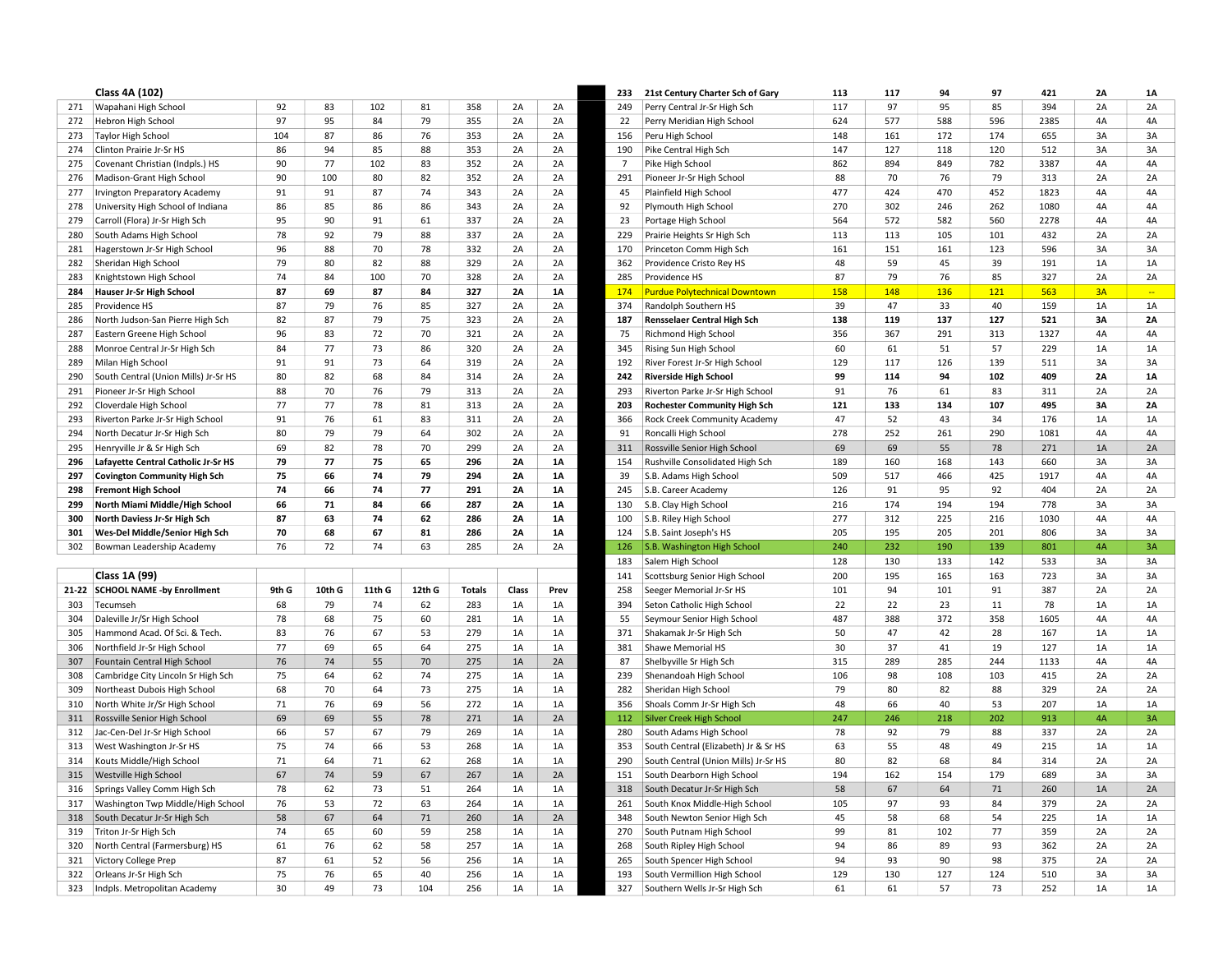|            | Class 4A (102)                                    |          |          |          |          |            |          |          |              | 21st Century Charter Sch of Gary                                 | 113       | 117       | 94        | 97        | 421        | 2A       | <b>1A</b>       |
|------------|---------------------------------------------------|----------|----------|----------|----------|------------|----------|----------|--------------|------------------------------------------------------------------|-----------|-----------|-----------|-----------|------------|----------|-----------------|
| 324        | Clay City Jr-Sr High School                       | 74       | 61       | 59       | 61       | 255        | 1A       | 1A       | 209          | Southmont Sr High School                                         | 137       | 128       | 123       | 99        | 487        | 2A       | 2A              |
| 325        | <b>Culver Community High Sch</b>                  | 64       | 62       | 70       | 59       | 255        | 1A       | 1A       | 21           | Southport High School                                            | 650       | 606       | 582       | 553       | 2391       | 4A       | 4A              |
| 325        | Loogootee Jr/Sr High School                       | 65       | 52       | 69       | 68       | 254        | 1A       | 2A       | 189          | Southridge High School                                           | 144       | 144       | 126       | 103       | 517        | 3A       | 2A              |
| 326        | Clinton Central Junior-Senior HS                  | 62       | 74       | 56       | 60       | 252        | 1A       | 1A       | 264          | Southwestern (Hanover) Middle/Sr HS                              | 92        | 97        | 90        | 98        | 377        | 2A       | 2A              |
| 327        | Southern Wells Jr-Sr High Sch                     | 61       | 61       | 57       | 73       | 252        | 1A       | 1A       | 367          | Southwestern (Shelby) High School                                | 45        | 45        | 49        | 37        | 176        | 1A       | 1A              |
| 328        | F.W. Canterbury School                            | 61       | 66       | 59       | 65       | 251        | 1A       | 2A       | 336          | Southwood Jr-Sr High School                                      | 63        | 70        | 57        | 50        | 240        | 1A       | 1A              |
| 329        | Cowan High School                                 | 56       | 71       | 63       | 58       | 248        | 1A       | 1A       | 180          | Speedway Senior High School                                      | 154       | 139       | 126       | 124       | 543        | 3A       | 3A              |
| 330        | Union City Community High Sch                     | 84       | 50       | 56       | 56       | 246        | 1A       | 1A       | 316          | Springs Valley Comm High Sch                                     | 78        | 62        | 73        | 51        | 264        | 1A       | 1A              |
| 331        | Barr Reeve Jr-Sr High School                      | 68       | 75       | 49       | 54       | 246        | 1A       | 1A       | 216          | Sullivan High School                                             | 123       | 136       | 106       | 107       | 472        | 2A       | 3A              |
| 332        | F.W. Blackhawk Christian Jr-Sr HS                 | 71       | 51       | 65       | 58       | 245        | 1A       | $1A$     | 230          | Switzerland Co Senior High Sch                                   | 127       | 101       | 100       | 100       | 428        | 2A       | 2A              |
| 333        | Bloomfield Jr-Sr High School                      | 67       | 62       | 52       | 63       | 244        | 1A       | 1A       | 273          | <b>Taylor High School</b>                                        | 104       | 87        | 86        | 76        | 353        | 2A       | 2A              |
| 334        | Christian Academy of Indiana                      | 85       | 51       | 49       | 57       | 242        | 1A       | 1A       | 303          | Tecumseh                                                         | 68        | 79        | 74        | 62        | 283        | 1A       | 1A              |
| 335        | Anderson Preparatory Academy                      | 78       | 72       | 43       | 48       | 241        | 1A       | 1A       | 226          | Tell City Jr-Sr High School                                      | 115       | 100       | 107       | 122       | 444        | 2A       | 2A              |
| 336        | Southwood Jr-Sr High School                       | 63       | 70       | 57       | 50       | 240        | 1A       | 1A       | 58           | Terre Haute North Vigo High Sch                                  | 414       | 409       | 403       | 349       | 1575       | 4A       | 4A              |
| 337        | White River Valley Jr/Sr High Sch                 | 66       | 58       | 47       | 68       | 239        | 1A       | 1A       | 54           | Terre Haute South Vigo High Sch                                  | 476       | 429       | 397       | 349       | 1651       | 4A       | 4A              |
| 338        | Lanesville Jr-Sr HS                               | 69       | 55       | 55       | 58       | 237        | 1A       | 1A       | 351          | <b>Tindley Accelerated Sch</b>                                   | 70        | 53        | 52        | 44        | 219        | 1A       | 1A              |
| 339        | Morgan Township Middle/High School                | 63       | 57       | 56       | 60       | 236        | 1A       | 1A       | 175          | Tippecanoe Valley High School                                    | 140       | 136       | 137       | 148       | 561        | 3A       | 3A              |
| 340        | Tri Junior-Senior High School                     | 64       | 57       | 58       | 55       | 234        | 1A       | 1A       | 222          | Tipton High School                                               | 114       | 120       | 114       | 106       | 454        | 2A       | 2A              |
| 341        | Caston Jr-Sr High Sch                             | 56       | 59       | 64       | 55       | 234        | 1A       | 1A       | 383          | Traders Point Christian Academy                                  | 31        | 25        | 34        | 34        | 124        | 1A       | 1A              |
| 342        | Tri Central Middle-High School                    | 63       | 61       | 53       | 56       | 233        | 1A       | 1A       | 342          | Tri Central Middle-High School                                   | 63        | 61        | 53        | 56        | 233        | 1A       | 1A              |
| 343        | Faith Christian School                            | 60       | 73       | 46       | 53       | 232        | 1A       | 1A       | 340          | Tri Junior-Senior High School                                    | 64        | 57        | 58        | 55        | 234        | $1A$     | 1A              |
| 344        | Marquette Catholic HS                             | 61       | 38       | 68       | 62       | 229        | 1A       | 1A       | 352          | Tri-County Middle-Senior High                                    | 61        | 63        | 47        | 47        | 218        | 1A       | 1A              |
| 345        | Rising Sun High School                            | 60       | 61       | 51       | 57       | 229        | 1A       | 1A       | 376          | <b>Trinity Lutheran HS</b>                                       | 41        | 35        | 26        | 44        | 146        | 1A       | 1A              |
| 346        | Edinburgh Community High Sch                      | 59       | 67       | 52       | 50       | 228        | 1A       | 1A       | 386          | Trinity School at Greenlawn                                      | 28        | 34        | 28        | 29        | 119        | 1A       | 1A              |
| 347        | Indiana Math & Science Academy                    | 78       | 63       | 44       | 41       | 226        | 1A       | 1A       | 219          | <b>Triton Central High School</b>                                | 129       | 106       | 111       | 116       | 462        | 2A       | 2A              |
| 348        | South Newton Senior High Sch                      | 45       | 58       | 68       | 54       | 225        | 1A       | 1A       | 319          | Triton Jr-Sr High Sch                                            | 74        | 65        | 60        | 59        | 258        | 1A       | 1A              |
| 349        | Indpls. Lutheran High School                      | 54       | 57       | 56       | 57       | 224        | 1A       | 1A       | 161          | Tri-West Senior High School                                      | 181       | 153       | 146       | 145       | 625        | 3A       | 3A              |
| 350        | <b>Wood Memorial High</b>                         | 53       | 55       | 58       | 54       | 220        | 1A       | 1A       | 155          | Twin Lakes Senior High School                                    | 165       | 177       | 161       | 152       | 655        | 3A       | 3A              |
| 351        | <b>Tindley Accelerated Sch</b>                    | 70       | 53       | 52       | 44       | 219        | 1A       | 1A       | 387          | Union (Modoc) Junior & High School                               | 18        | 34        | 36        | 24        | 112        | 1A       | 1A              |
| 352        | Tri-County Middle-Senior High                     | 61       | 63       | 47       | 47       | 218        | 1A       | 1A       | 330          | Union City Community High Sch                                    | 84        | 50        | 56        | 56        | 246        | 1A       | 1A              |
| 353        | South Central (Elizabeth) Jr & Sr HS              | 63       | 55       | 48       | 49       | 215        | 1A       | 1A       | 251          | Union County High School                                         | 88        | 125       | 95        | 85        | 393        | 2A       | 2A              |
| 354        | Borden High School                                | 56       | 58       | 48       | 52       | 214        | 1A       | 1A       | 278          | University High School of Indiana                                | 86        | 85        | 86        | 86        | 343        | 2A       | 2A              |
| 355        | North Vermillion High School                      | 44       | 54       | 58       | 57       | 213        | 1A       | 1A       | 33           | Valparaiso High School                                           | 539       | 573       | 475       | 486       | 2073       | 4A       | 4A              |
| 356        | Shoals Comm Jr-Sr High Sch                        | 48       | 66       | 40       | 53       | 207        | 1A       | 1A       | 321          | Victory College Prep                                             | 87        | 61        | 52        | 56        | 256        | 1A       | 1A              |
| 357        | West Central Senior High School                   | 46       | 48       | 48       | 55       | 197        | 1A       | 1A       | 142          | Vincennes Lincoln High School                                    | 222       | 183       | 156       | 161       | 722        | 3A       | 3A              |
| 358        | Frontier Jr-Sr High School                        | 47       | 48       | 49       | 52       | 196        | 1A       | 1A       | 398          | Vincennes Rivet Middle & HS                                      | 20        | 24        | 11        | 13        | 68         | 1A       | 1A              |
| 359        | Dugger Union                                      | 45       | 56       | 48       | 44       | 193        | 1A       | 1A       | 217          | Wabash High School                                               | 126       | 125       | 119       | 101       | 471        | 2A       | 2A              |
| 360        | Argos Comm Jr-Sr High School                      | 44       | 43       | 47       | 58       | 192        | 1A       | $1A$     | 373          | Waldron Jr-Sr High School                                        | 45        | 47        | 37        | 32        | 161        | 1A       | 1A              |
| 361        | Blue River Valley Jr-Sr HS                        | 54       | 57       | 44       | 36       | 191        | 1A       | 1A       | 271          | Wapahani High School                                             | 92        | 83        | 102       | 81        | 358        | 2A       | 2A              |
| 362        | Providence Cristo Rey HS                          | 48       | 59       | 45       | 39       | 191        | 1A       | 1A       | $\mathbf{3}$ | Warren Central High School                                       | 1005      | 970       | 949       | 944       | 3868       | 4A       | 4A              |
| 363        | Morristown Jr-Sr High School                      | 43       | 37       | 50       | 59       | 189        | 1A       | 1A       | 30           | <b>Warsaw Community HS</b>                                       | 557       | 551       | 499       | 489       | 2096       | 4A       | 4A              |
| 364        | Oldenburg Academy                                 | 44       | 41       | 42       | 52       | 179        | 1A       | 1A       | 397          | Washington Catholic Mid/HS                                       | 15        | 20        | 22        | 17        | 74         | 1A       | 1A              |
| 365        | Evans. Christian School                           | 52       | 41       | 43       | 41       | 177        | 1A       | 1A       | 136          | Washington High School                                           | 214       | 189       | 181       | 162       | 746        | 3A       | 3A              |
| 366        | Rock Creek Community Academy                      | 47       | 52       | 43       | 34       | 176        | 1A       | 1A       | 317          | Washington Twp Middle/High School                                | 76        | 53        | 72        | 63        | 264        | 1A       | 1A              |
| 367        | Southwestern (Shelby) High School                 | 45       | 45       | 49       | 37       | 176        | 1A       | 1A       | 110          | Wawasee High School                                              | 238<br>70 | 259       | 215<br>67 | 236<br>81 | 948        | 3A       | 3A              |
| 368        | New Washington Middle/High School                 | 48<br>36 | 49       | 36<br>47 | 41<br>41 | 174<br>170 | 1A       | 1A       | 301          | Wes-Del Middle/Senior High Sch                                   | 46        | 68        | 48        |           | 286<br>197 | 2A       | <b>1A</b><br>1A |
| 369<br>370 | Attica High School<br>Lakewood Park Christian Sch | 31       | 46<br>47 | 52       | 39       | 169        | 1A<br>1A | 1A<br>1A | 357<br>135   | West Central Senior High School<br>West Lafayette Jr/Sr High Sch | 184       | 48<br>199 | 175       | 55<br>196 | 754        | 1A<br>3A | 3A              |
| 371        | Shakamak Jr-Sr High Sch                           | 50       | 47       | 42       | 28       | 167        | 1A       | 1A       | 148          | West Noble High School                                           | 191       | 169       | 168       | 175       | 703        | 3A       | 3A              |
| 372        | Greenwood Christian Academy                       | 48       | 52       | 43       | 23       | 166        | 1A       | 1A       | 185          | West Vigo High School                                            | 143       | 125       | 130       | 127       | 525        | 3A       | 3A              |
| 373        | Waldron Jr-Sr High School                         | 45       | 47       | 37       | 32       | 161        | 1A       | 1A       | 313          | West Washington Jr-Sr HS                                         | 75        | 74        | 66        | 53        | 268        | 1A       | 1A              |
| 374        | Randolph Southern HS                              | 39       | 47       | 33       | 40       | 159        | 1A       | 1A       | 191          | Western Boone Jr-Sr High School                                  | 136       | 123       | 137       | 115       | 511        | 3A       | 2A              |
| 375        | Elkhart Christian Academy                         | 34       | 38       | 36       | 40       | 148        | 1A       | 1A       | 121          | Western High School                                              | 237       | 208       | 194       | 201       | 840        | 3A       | 3A              |
| 376        | <b>Trinity Lutheran HS</b>                        | 41       | 35       | 26       | 44       | 146        | 1A       | 1A       | 18           | Westfield High School                                            | 675       | 644       | 629       | 679       | 2627       | 4A       | 4A              |
| 377        | Hamilton Community High Sch                       | 35       | 30       | 41       | 34       | 140        | 1A       | 1A       | 253          | Westview Jr-Sr High School                                       | 96        | 94        | 104       | 96        | 390        | 2A       | 2A              |
| 378        | Oregon-Davis Jr-Sr High School                    | 34       | 39       | 32       | 35       | 140        | 1A       | 1A       | 315          | Westville High School                                            | 67        | 74        | 59        | 67        | 267        | 1A       | 2A              |
|            |                                                   |          |          |          |          |            |          |          |              |                                                                  |           |           |           |           |            |          |                 |